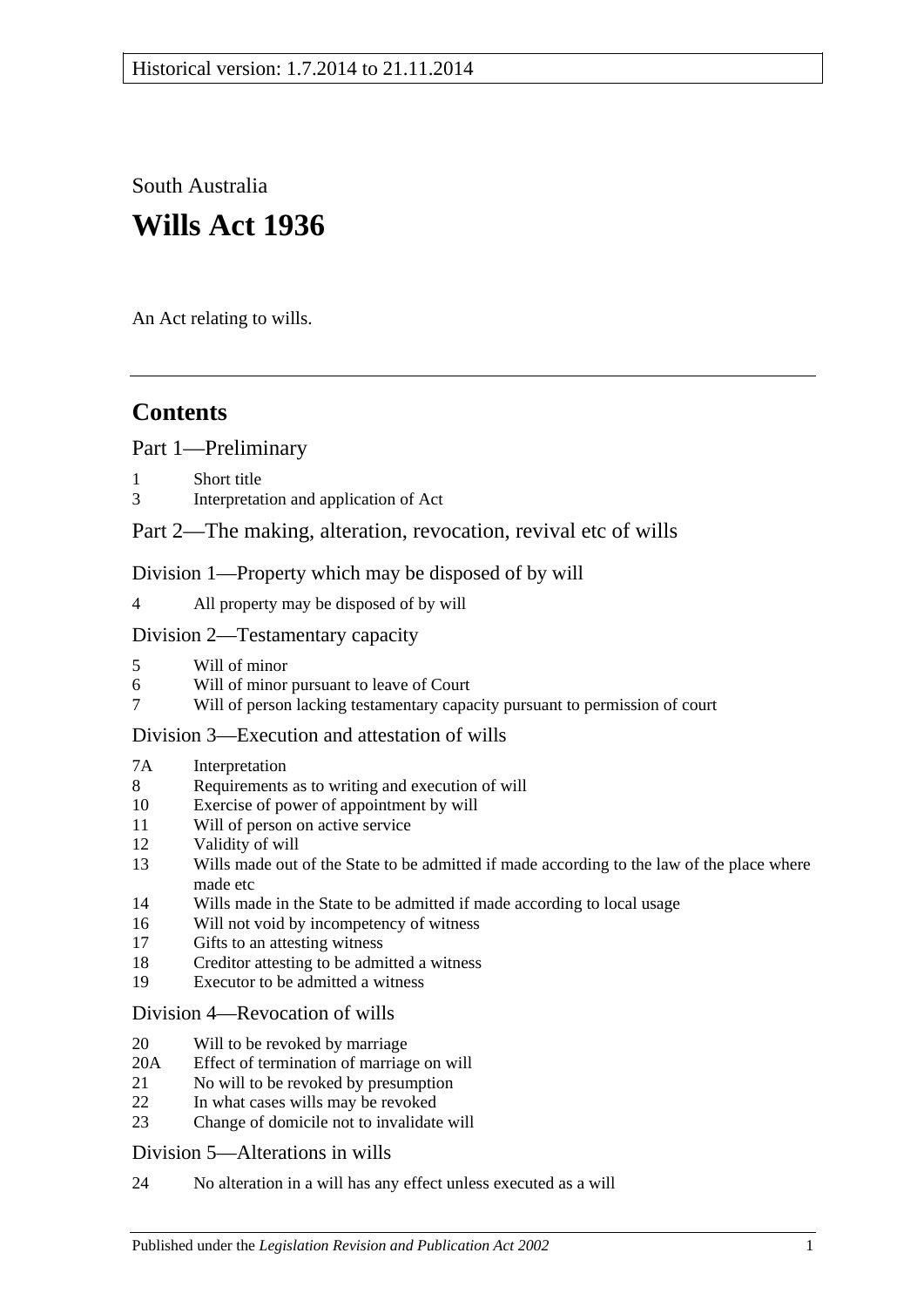#### [Division 6—Revival of wills](#page-9-5)

#### 25 [How revoked will is to be revived](#page-9-6)

#### [Division 7—Rectification of wills](#page-10-0)

25AA [Power of rectification](#page-10-1)

#### [Part 3—Validity of wills made outside the State](#page-10-2)

- 25A [Interpretation and application](#page-10-3)
- 25B [General rule as to formal validity](#page-11-0)
- 25C [Additional rules](#page-11-1)
- 25D [Validity of statutory wills made outside the State](#page-11-2)
- [Part 4—Construction of wills](#page-12-0)
- 26 [When a devise not to be rendered inoperative etc](#page-12-1)
- 27 [A will to speak from the death of the testator](#page-12-2)
- 28 [What a residuary devise includes](#page-12-3)
- 29 [What estates a general devise includes](#page-12-4)
- 30 [What property subject to a power of appointment a general gift includes](#page-12-5)
- 31 [How a devise without words of limitation is to be construed](#page-13-0)
- 32 [How the words "die without issue" or "die without leaving issue" are to be construed](#page-13-1)
- 33 [No devise to trustees or executors etc operates to pass a chattel interest](#page-13-2)
- 34 [Trustees under an unlimited devise etc to take the fee](#page-13-3)
- 35 [Devises of estates tail do not lapse](#page-13-4)
- 36 [Gifts to children or other issue who leave issue living at the testator's death do not lapse](#page-14-0)
- 37 [Validity of certain wills](#page-14-1)
- 38 [References to valuations made or accepted for succession duty purposes etc to be](#page-14-2)  [construed, where appropriate, as references to valuations made by competent valuers](#page-14-2)

[Legislative history](#page-15-0)

# <span id="page-1-0"></span>**The Parliament of South Australia enacts as follows:**

# **Part 1—Preliminary**

#### <span id="page-1-1"></span>**1—Short title**

This Act may be cited as the *Wills Act 1936*.

## <span id="page-1-2"></span>**3—Interpretation and application of Act**

(1) In this Act, unless the contrary intention appears—

*adult* means a person of or over the age of 18 years; *the Court* means the Supreme Court of South Australia; *minor* means a person under the age of 18 years;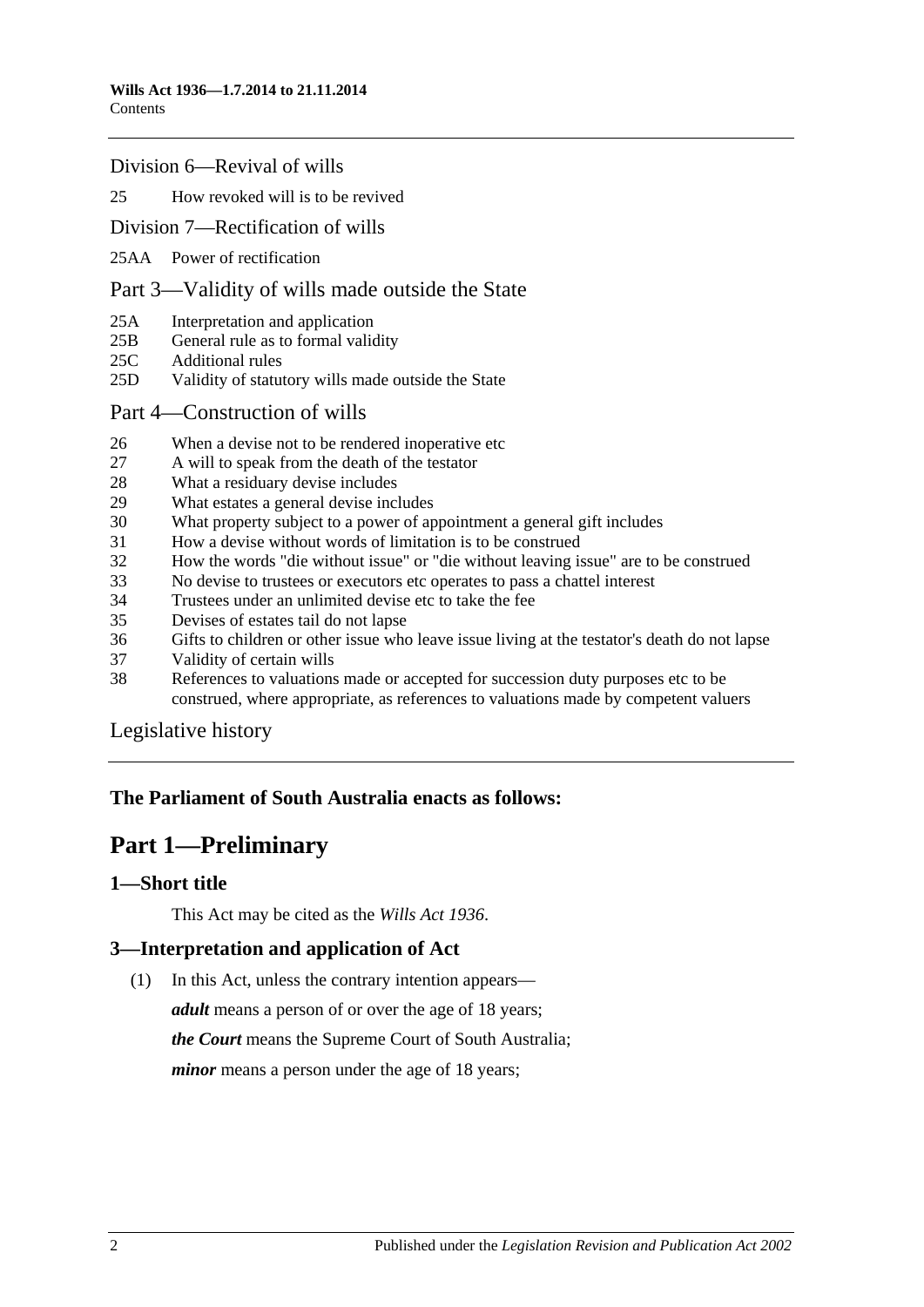*personal estate* includes leasehold estates and other chattels real and money, shares of Government and other funds, securities for money (not being real estates), debts, choses in action, rights, credits, goods, and all other property whatsoever which, prior to the coming into operation of *[The Intestate Real Estates Distribution Act](http://www.legislation.sa.gov.au/index.aspx?action=legref&type=act&legtitle=The%20Intestate%20Real%20Estates%20Distribution%20Act%201867) 1867* devolved by law upon the executor or administrator and any share or interest in any such personal estate;

*real estate* includes messuages, lands, rents, and hereditaments, whether freehold or of any other tenure, and whether corporeal, incorporeal, or personal, and any estate, right or interest (other than a chattel interest) therein;

*the Registrar* means the Registrar of Probates or a deputy Registrar of Probates;

*will* includes testament, codicil, appointment by will or by writing in the nature of a will in exercise of a power and a disposition by will and testament or devise of the custody and tuition of any child by virtue of the Imperial Act passed in the twelfth year of the reign of King Charles the Second, Chapter 24, and any other testamentary disposition.

- (2) Except where this Act otherwise provides, this Act applies to every will made on or after 1 January, 1838. Every will re-executed or republished or revived by any codicil will, for the purposes of this Act, be taken to have been made at the time at which the will or codicil was so re-executed, republished or revived.
- (3) This Act does not extend to any estate *pur autre vie* of any person who died before 1 January, 1838.

# <span id="page-2-0"></span>**Part 2—The making, alteration, revocation, revival etc of wills**

# <span id="page-2-1"></span>**Division 1—Property which may be disposed of by will**

## <span id="page-2-2"></span>**4—All property may be disposed of by will**

- (1) Every person may devise, bequeath or dispose of by his or her will, executed in the manner required by this Act, all real estate and all personal estate to which the person is entitled either at law or in equity at the time of his or her death and which if not so devised, bequeathed or disposed of would devolve upon the heir at law of the person or (if he or she became entitled by descent) of his or her ancestor or upon his or her executor or administrator.
- (2) The power given by this section extends to—
	- (a) any estate *pur autre vie* whether there is or is not any special occupant of the estate and whether the estate is freehold or of any other tenure and whether it is a corporeal or incorporeal hereditament;
	- (b) every contingent, executory or other future interest in any real or personal estate whether the testator is or is not ascertained as the person or one of the persons in whom that interest may become vested, and whether the testator is entitled to that interest under the instrument by which it was created or under any disposition of the interest by deed or will;
	- (c) every right of entry for condition broken and every other right of entry;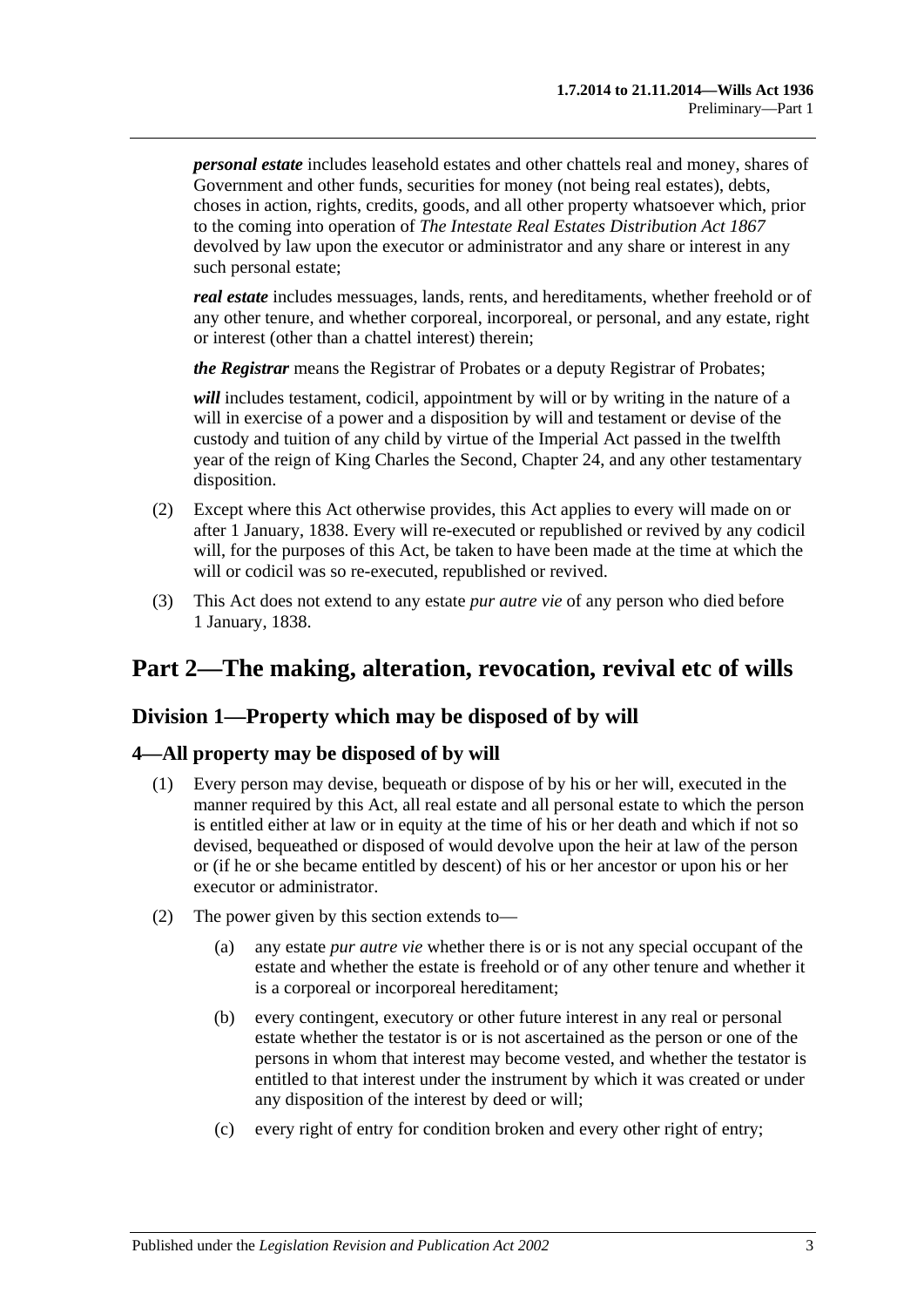(d) any such estate, interest, right or other real or personal estate as mentioned in this section to which the testator is entitled at the time of his or her death, notwithstanding that he or she became so entitled subsequently to the execution of his or her will.

# <span id="page-3-0"></span>**Division 2—Testamentary capacity**

# <span id="page-3-1"></span>**5—Will of minor**

- (1) Subject to this Act, a minor cannot make, alter or revoke a will.
- (2) A minor who is or has been married may make, alter or revoke a will as if he or she were an adult.
- (3) A minor may make a will in contemplation of marriage (and may alter or revoke such a will) but the will is of no effect unless the contemplated marriage is solemnised.

# <span id="page-3-2"></span>**6—Will of minor pursuant to leave of Court**

- (1) The Court may, on application by a minor, make an order authorising the minor to make or alter a will in specific terms approved by the Court, or to revoke a will.
- (2) An authorisation under this section may be granted on such conditions as the Court thinks fit.
- (3) Before making an order under this section, the Court must be satisfied that—
	- (a) the minor understands the nature and effect of the proposed will, alteration or revocation; and
	- (b) the proposed will, alteration or revocation accurately reflects the intentions of the minor; and
	- (c) it is reasonable in all the circumstances that the order should be made.
- (4) A will or instrument altering or revoking a will made pursuant to an order under this section—
	- (a) must be executed as required by law and one of the attesting witnesses must be the Registrar or the Public Trustee; and
	- (b) must be deposited for safe custody with the Registrar under section 13 of the *[Administration and Probate Act](http://www.legislation.sa.gov.au/index.aspx?action=legref&type=act&legtitle=Administration%20and%20Probate%20Act%201919) 1919*.
- (5) The will may not be withdrawn from deposit with the Registrar by the minor unless the Court has made an order authorising the minor to revoke the will or the minor has attained the age of 18 years or is married.

# <span id="page-3-3"></span>**7—Will of person lacking testamentary capacity pursuant to permission of court**

- (1) The Court may, on application by any person made with the permission of the Court, make an order authorising the making or alteration of a will in specific terms approved by the Court, or the revocation of a will, on behalf of a person who lacks testamentary capacity.
- (2) An authorisation under this section may be granted on such conditions as the Court thinks fit.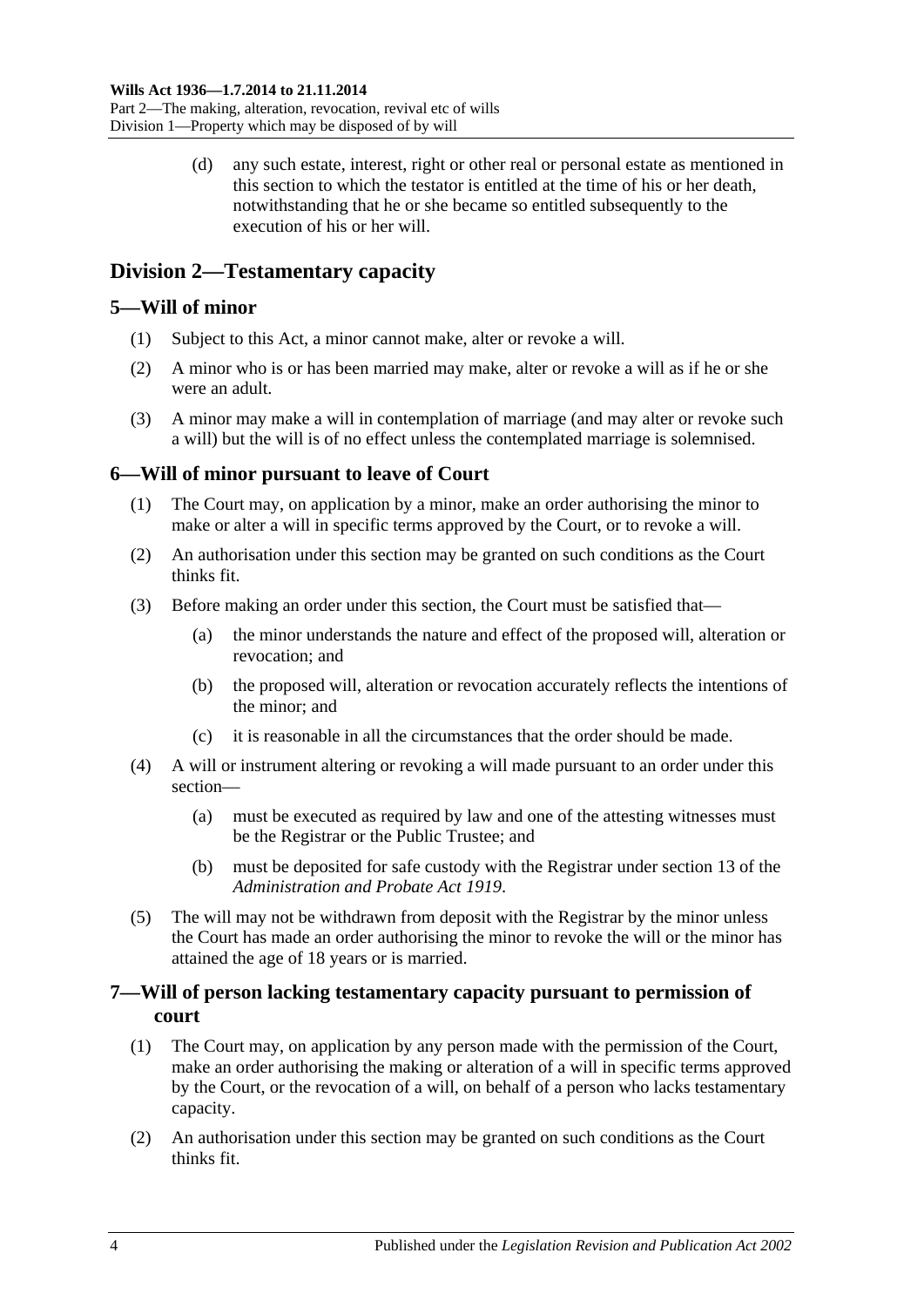- (3) Before making an order under this section, the Court must be satisfied that—
	- (a) the person lacks testamentary capacity; and
	- (b) the proposed will, alteration or revocation would accurately reflect the likely intentions of the person if he or she had testamentary capacity; and
	- (c) it is reasonable in all the circumstances that the order should be made.
- (4) In considering an application for an order under this section, the Court must take into account the following matters:
	- (a) any evidence relating to the wishes of the person;
	- (b) the likelihood of the person acquiring or regaining testamentary capacity;
	- (c) the terms of any will previously made by the person;
	- (d) the interests of—
		- (i) the beneficiaries under any will previously made by the person;
		- (ii) any person who would be entitled to receive any part of the estate of the person if the person were to die intestate;
		- (iii) any person who would be entitled to claim the benefit of the *[Inheritance \(Family Provision\) Act](http://www.legislation.sa.gov.au/index.aspx?action=legref&type=act&legtitle=Inheritance%20(Family%20Provision)%20Act%201972) 1972* in relation to the estate of the person if the person were to die;
		- (iv) any other person who has cared for or provided emotional support to the person;
	- (e) any gift for a charitable or other purpose the person might reasonably be expected to give by a will;
	- (f) the likely size of the estate;
	- (g) any other matter that the Court considers to be relevant.
- (5) An order may be made under this section in relation to a minor.
- (6) The Court is not bound by rules of evidence in proceedings under this section.
- (7) The following persons are entitled to appear and be heard at proceedings under this section:
	- (a) the person in relation to whom the order is proposed to be made;
	- (b) a legal practitioner representing the person or, with the permission of the Court, some other person representing the person;
	- (c) the person holding or acting in the office of Public Advocate under the *[Guardianship and Administration Act](http://www.legislation.sa.gov.au/index.aspx?action=legref&type=act&legtitle=Guardianship%20and%20Administration%20Act%201993) 1993*;
	- (d) the person's administrator, if one has been appointed under the *[Guardianship](http://www.legislation.sa.gov.au/index.aspx?action=legref&type=act&legtitle=Guardianship%20and%20Administration%20Act%201993)  [and Administration Act](http://www.legislation.sa.gov.au/index.aspx?action=legref&type=act&legtitle=Guardianship%20and%20Administration%20Act%201993) 1993*;
	- (e) the person's guardian, if one has been appointed under the *[Guardianship and](http://www.legislation.sa.gov.au/index.aspx?action=legref&type=act&legtitle=Guardianship%20and%20Administration%20Act%201993)  [Administration Act](http://www.legislation.sa.gov.au/index.aspx?action=legref&type=act&legtitle=Guardianship%20and%20Administration%20Act%201993) 1993*;
	- (f) the person's manager, if one has been appointed under the *[Aged and Infirm](http://www.legislation.sa.gov.au/index.aspx?action=legref&type=act&legtitle=Aged%20and%20Infirm%20Persons%20Property%20Act%201940)  [Persons' Property Act](http://www.legislation.sa.gov.au/index.aspx?action=legref&type=act&legtitle=Aged%20and%20Infirm%20Persons%20Property%20Act%201940) 1940*;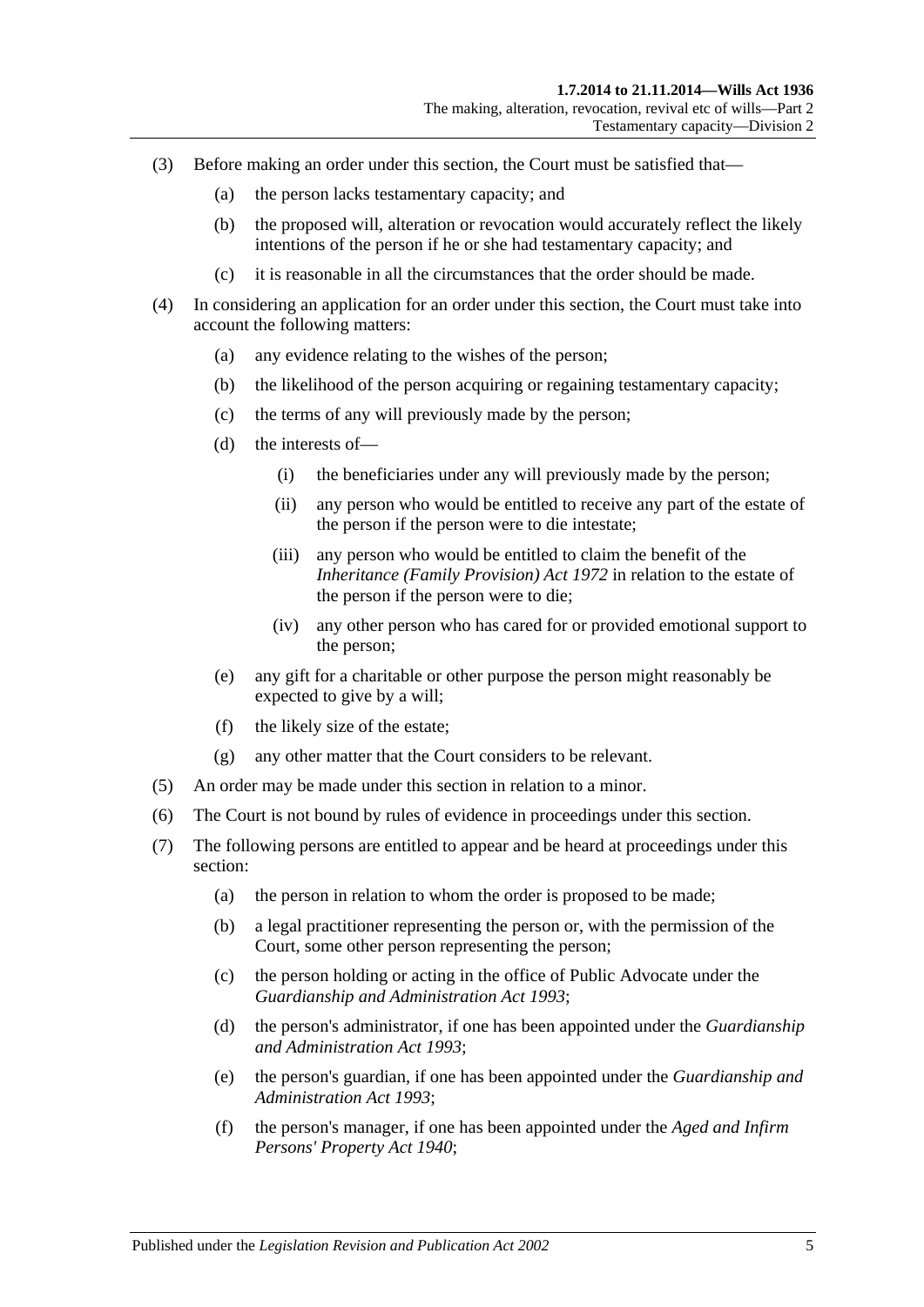- (g) the person's attorney, if one has been appointed under an enduring power of attorney;
- (h) any other person who has, in the opinion of the Court, a proper interest in the matter.
- (8) In determining an application under this section, the Court may make such incidental orders relating to costs or other matters as it thinks fit.
- (9) A will or instrument altering or revoking a will made pursuant to an order under this section must be executed as follows:
	- (a) it must be signed by the Registrar; and
	- (b) it must be sealed with the seal of the Court.
- (10) The will or instrument altering or revoking a will must be retained by the Registrar and will be taken to have been deposited with the Registrar under section 13 of the *[Administration and Probate Act](http://www.legislation.sa.gov.au/index.aspx?action=legref&type=act&legtitle=Administration%20and%20Probate%20Act%201919) 1919*.
- (11) The will may not be withdrawn from deposit with the Registrar by or on behalf of the person on whose behalf it was made unless the Court has made an order under this section authorising the revocation of the will (in which case the Registrar must withdraw it on presentation of a copy of the order) or the person has acquired or regained testamentary capacity.
- (12) In this section—

*testamentary capacity* means the capacity to make a will<sup>1</sup>.

#### **Note—**

1 The cause of incapacity to make a will may arise from mental incapacity or from physical incapacity to communicate testamentary intentions.

# <span id="page-5-0"></span>**Division 3—Execution and attestation of wills**

#### <span id="page-5-1"></span>**7A—Interpretation**

In this Division—

*domestic partner* means a person who is a domestic partner within the meaning of the *[Family Relationships Act](http://www.legislation.sa.gov.au/index.aspx?action=legref&type=act&legtitle=Family%20Relationships%20Act%201975) 1975*, whether declared as such under that Act or not;

*spouse*—a person is the spouse of another if they are legally married.

## <span id="page-5-2"></span>**8—Requirements as to writing and execution of will**

Subject to this Act, no will is valid unless it is in writing and executed in the following manner:

- (a) it must be signed by the testator or by some other person in the testator's presence and by the testator's direction; and
- (b) it must appear, on the face of the will or otherwise, that the testator intended by the signature to give effect to the will; and
- (c) the signature must be made or acknowledged by the testator in the presence of two or more witnesses present at the same time; and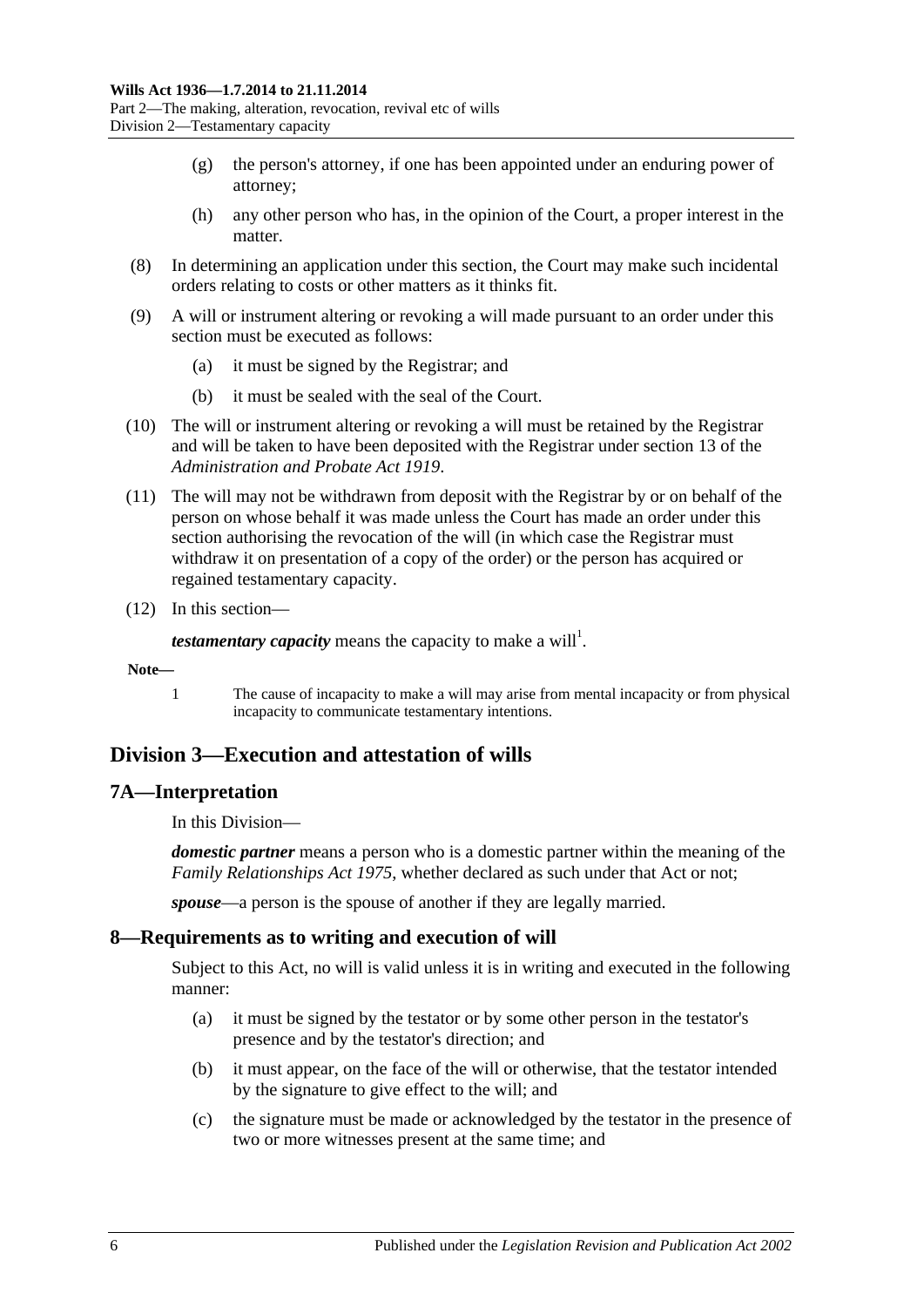- (d) the witnesses must attest and sign the will (but no form of attestation is necessary); and
- (e) the signatures of the witnesses must be made or acknowledged in the presence of the testator (but not necessarily in the presence of each other).

# <span id="page-6-0"></span>**10—Exercise of power of appointment by will**

Where a person holds a power of appointment that is exercisable by will—

- (a) the provisions of this Act relating to the formalities with which the will must be executed apply in relation to the will notwithstanding that the power has been conferred on condition that a will made in exercise of the power should be executed with some other or lesser formality; and
- (b) the power may be exercised by a will executed in accordance with this Act notwithstanding that the power has been conferred on condition that a will made in exercise of the power should be executed with some other or additional formality.

#### <span id="page-6-1"></span>**11—Will of person on active service**

Any person who is on active service as a member of a military, naval or air force of the Commonwealth may dispose of his or her real and personal property by nuncupative will.

#### <span id="page-6-2"></span>**12—Validity of will**

- (1) A will is valid if executed in accordance with this Act, notwithstanding that the will is not otherwise published.
- (2) Subject to this Act, if the Court is satisfied that—
	- (a) a document expresses testamentary intentions of a deceased person; and
	- (b) the deceased person intended the document to constitute his or her will,

the document will be admitted to probate as a will of the deceased person even though it has not been executed with the formalities required by this Act.

- <span id="page-6-3"></span>(3) If the Court is satisfied that a document that has not been executed with the formalities required by this Act expresses an intention by a deceased person to revoke a document that might otherwise have been admitted to probate as a will of the deceased person, that document is not to be admitted to probate as a will of the deceased person.
- (4) This section applies to a document whether it came into existence within or outside the State.
- (5) Rules of Court may authorise the Registrar to exercise the powers of the Court under this section.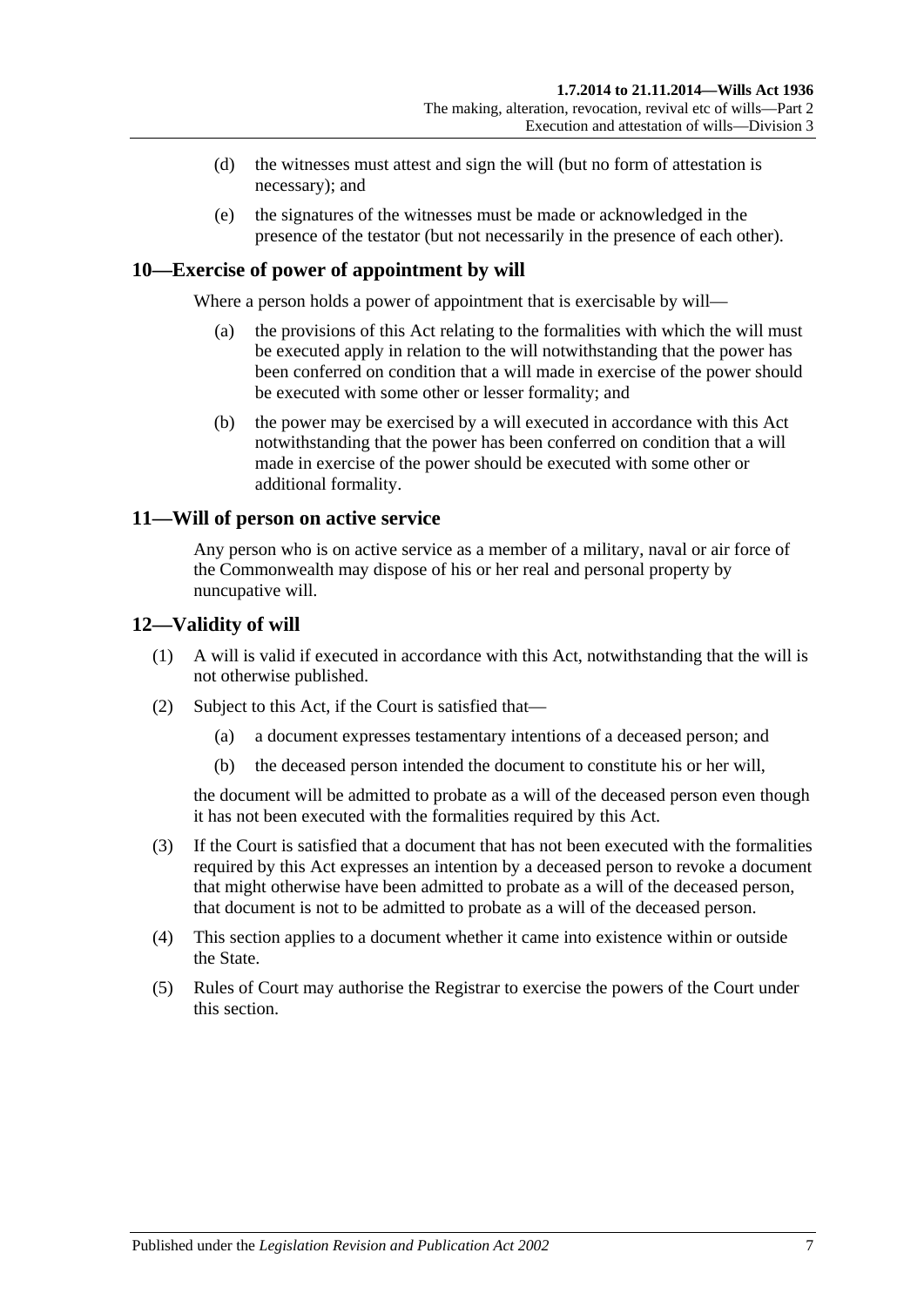# <span id="page-7-0"></span>**13—Wills made out of the State to be admitted if made according to the law of the place where made etc**

Every will made out of the State before the commencement of the *[Wills Act](http://www.legislation.sa.gov.au/index.aspx?action=legref&type=act&legtitle=Wills%20Act%20Amendment%20Act%201966)  [Amendment Act](http://www.legislation.sa.gov.au/index.aspx?action=legref&type=act&legtitle=Wills%20Act%20Amendment%20Act%201966) 1966* by a testator who has died or dies after 22 October, 1895 (whatever may be the domicile of the testator at the time of making the will or at the time of his or her death) will, as regards personal estate, be held to be well executed for the purpose of being admitted in the State to probate if it is made according to the forms required either by the law of the place where it was made, or by the law of the place where the testator was domiciled when it was made, or by the laws then in force in that part of Her Majesty's dominions that constituted his or her domicile of origin.

# <span id="page-7-1"></span>**14—Wills made in the State to be admitted if made according to local usage**

Every will made within the State before the commencement of the *[Wills Act](http://www.legislation.sa.gov.au/index.aspx?action=legref&type=act&legtitle=Wills%20Act%20Amendment%20Act%201966)  [Amendment Act](http://www.legislation.sa.gov.au/index.aspx?action=legref&type=act&legtitle=Wills%20Act%20Amendment%20Act%201966) 1966* by a testator who has died or dies after 22 October, 1895 (whatever may be the domicile of the testator at the time of making it or at the time of his or her death) will, as regards personal estate, be held to be well executed, and will be admitted in the State to probate if it is executed according to the forms required by the laws for the time being in force in the State.

## <span id="page-7-2"></span>**16—Will not void by incompetency of witness**

If any person who attests the execution of a will is at the time of the execution of the will or at any time afterwards incompetent to be admitted a witness to prove the execution of the will, the will is not on that account invalid.

## <span id="page-7-3"></span>**17—Gifts to an attesting witness**

No will or testamentary provision in a will is void by reason only of the fact that the execution of the will is attested by a person, or the spouse or domestic partner of a person, who has or may acquire, in terms of the will or provision, any interest in property subject to the will or provision.

## <span id="page-7-4"></span>**18—Creditor attesting to be admitted a witness**

If by a will any real or personal estate is charged with a debt and a creditor whose debt is so charged or the spouse or domestic partner of any such creditor attests the execution of that will, that creditor notwithstanding the charge will be admitted a witness to prove the execution of that will or its validity or invalidity.

#### <span id="page-7-5"></span>**19—Executor to be admitted a witness**

No person is on account of being an executor of a will incompetent to be admitted a witness to prove the execution of that will or its validity or invalidity.

# <span id="page-7-6"></span>**Division 4—Revocation of wills**

## <span id="page-7-7"></span>**20—Will to be revoked by marriage**

(1) Subject to [subsection](#page-8-1) (2), every will made by a man or woman is revoked by his or her marriage (except a will made in exercise of a power of appointment when the real or personal estate thereby appointed would not in default of such appointment pass to his or her heir executor or administrator, or the person entitled as his or her next of kin under the Statute of Distributions).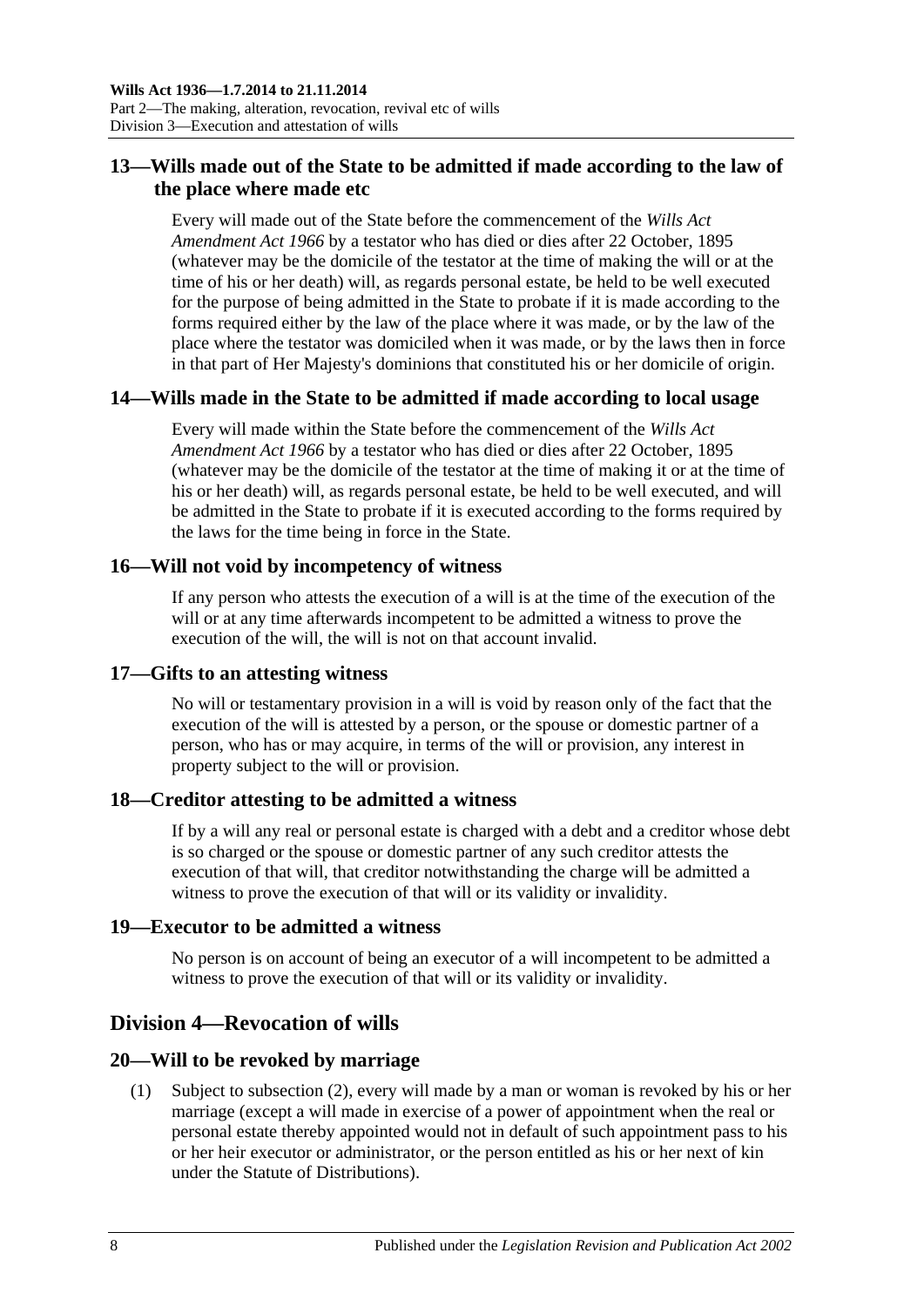<span id="page-8-1"></span>(2) A will made after the commencement of the *[Wills Act Amendment Act](http://www.legislation.sa.gov.au/index.aspx?action=legref&type=act&legtitle=Wills%20Act%20Amendment%20Act%201969) 1969* which is expressed to be made in contemplation of marriage, is not revoked by the solemnisation of the marriage contemplated.

# <span id="page-8-0"></span>**20A—Effect of termination of marriage on will**

- (1) If, after making a will, the testator's marriage is terminated, the following provisions apply:
	- (a) a disposition of a beneficial interest in property by the will in favour of the testator's former spouse is revoked;
	- (b) an appointment by the will of the testator's former spouse as executor, trustee or guardian is revoked;
	- (c) a grant by the will of a power of appointment exercisable by or in favour of the testator's former spouse is revoked;
	- (d) the will is to have effect with respect to the revocation of such a disposition, appointment or grant of a power as if the former spouse had died on the date of termination of the marriage.
- (2) This section does not affect—
	- (a) a disposition or grant of a power in accordance with a contract between the testator and the former spouse under which the testator is or was bound to dispose of property by will in a particular way; or
	- (b) a disposition, appointment or grant of a power if it appears from the terms of the will that the testator intended that the disposition, appointment or grant would have effect despite the termination of the marriage; or
	- (c) a disposition, appointment or grant of a power if the will is re-executed, or a codicil is made to the will, after termination of the marriage and the will or codicil shows no intention of the testator to revoke the disposition, appointment or grant; or
	- (d) the right of a former spouse to make a claim under the *[Inheritance \(Family](http://www.legislation.sa.gov.au/index.aspx?action=legref&type=act&legtitle=Inheritance%20(Family%20Provision)%20Act%201972)  [Provision\) Act](http://www.legislation.sa.gov.au/index.aspx?action=legref&type=act&legtitle=Inheritance%20(Family%20Provision)%20Act%201972) 1972*.
- (3) For the purposes of this section—
	- (a) a marriage is terminated—
		- (i) when a decree of dissolution of a marriage becomes absolute under the Family Law Act;
		- (ii) on the making of a decree of nullity under the Family Law Act in respect of a purported marriage;
		- (iii) on the termination or annulment of a marriage or purported marriage in accordance with the law of a place outside Australia if the termination or annulment is recognised in Australia under the Family Law Act;
	- (b) *disposition* of property by a will includes an appointment of property by will under a power of appointment conferred on the testator;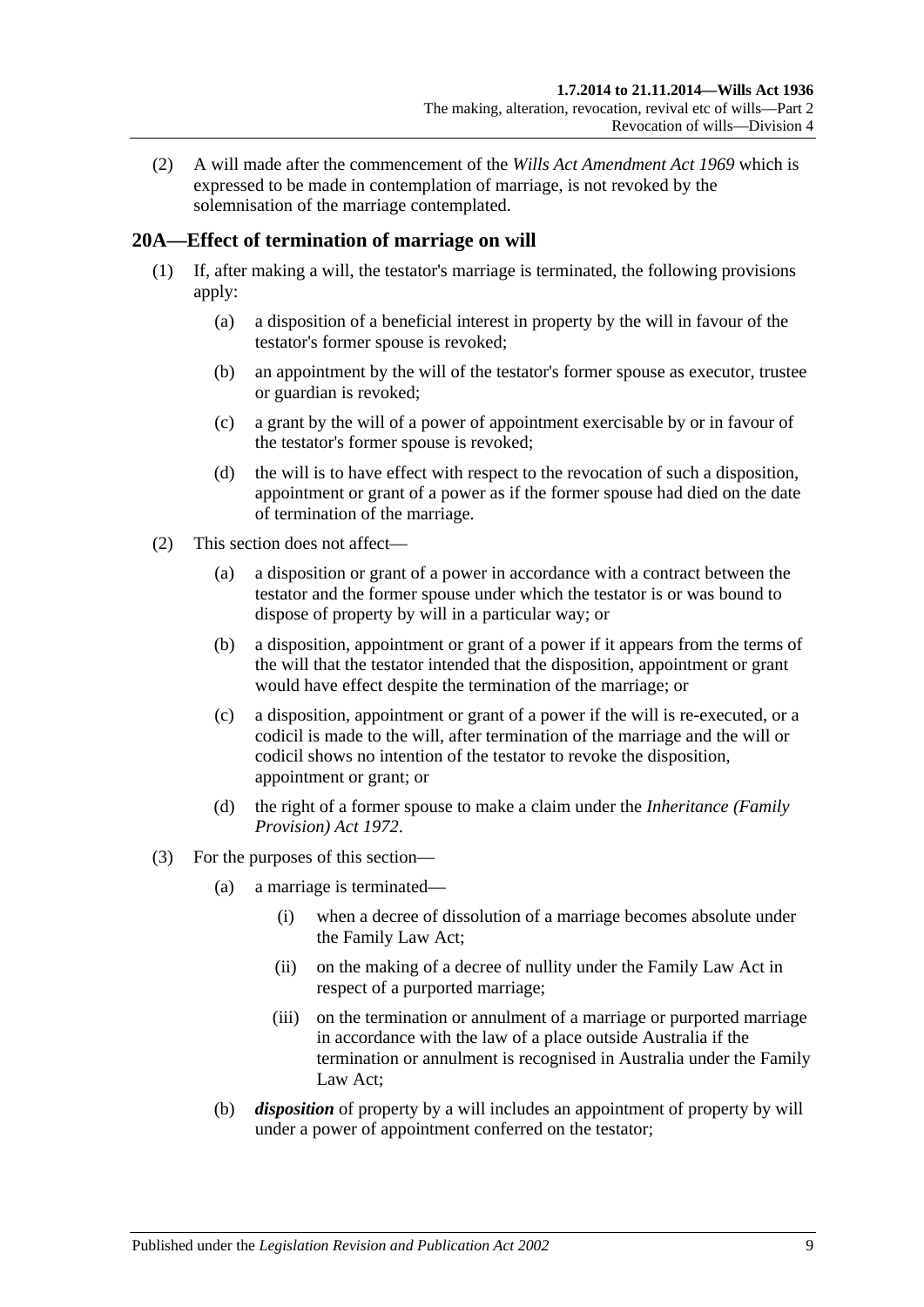- (c) *Family Law Act* means the *Family Law Act 1975* of the Commonwealth, as amended from time to time, or an Act of the Commonwealth enacted in substitution of that Act;
- (d) *spouse* includes a party to a purported marriage.

#### <span id="page-9-0"></span>**21—No will to be revoked by presumption**

No will is revoked by any presumption of an intention on the ground of an alteration in circumstances.

#### <span id="page-9-1"></span>**22—In what cases wills may be revoked**

Subject to [section](#page-6-3) 12(3), no will or codicil or any part of a will or codicil is revoked otherwise than—

- (a) by marriage or termination of marriage as provided by this Act; or
- (b) by another will or codicil executed in the manner required by this Act; or
- (c) by some writing declaring an intention to revoke the will or codicil or the part of the will or codicil and executed in the manner in which a will is required by this Act to be executed; or
- (d) by the burning, tearing or otherwise destroying the will or codicil or the part of the will or codicil by the testator or by some person in the testator's presence and by the testator's direction with the intention of revoking it.

#### <span id="page-9-2"></span>**23—Change of domicile not to invalidate will**

No will made by a testator who has died or dies after 22 October, 1895, will be held to be revoked, or to have become invalid, nor will the construction of the will be altered, by reason of any subsequent change of domicile of the person making the will.

# <span id="page-9-3"></span>**Division 5—Alterations in wills**

## <span id="page-9-4"></span>**24—No alteration in a will has any effect unless executed as a will**

No obliteration interlineation or other alteration made in any will after its execution is valid or has any effect except so far as the words or effect of the will before such alteration are not apparent unless the alteration is executed in the manner in which a will is required by this Act to be executed; but the will with the alteration as part of the will is to be taken to be duly executed if the signature of the testator and the subscription of the witnesses are made in the margin or on some other part of the will opposite or near to the alteration or at the foot or end of or opposite to a memorandum referring to the alteration and written at the end or some other part of the will.

# <span id="page-9-5"></span>**Division 6—Revival of wills**

#### <span id="page-9-6"></span>**25—How revoked will is to be revived**

(1) No will or codicil or any part of a will or codicil which has been in any manner revoked can be revived otherwise than by its re-execution or by a codicil executed in the manner required by this Act and showing an intention to revive the will or codicil or the part of the will or codicil.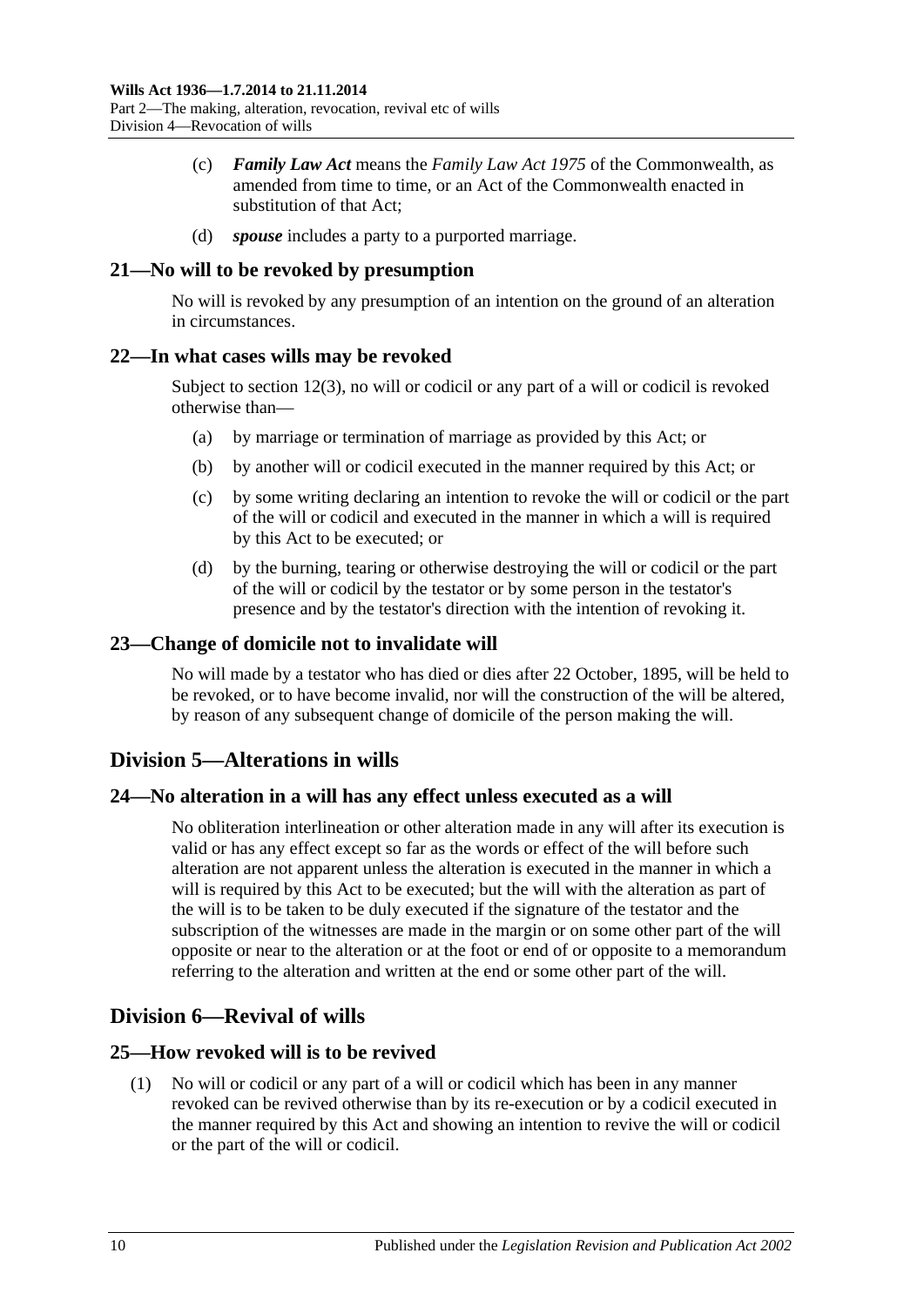(2) When any will or codicil which has been partly revoked and afterwards wholly revoked is revived, the revival does not extend to so much of the will or codicil as was revoked before the revocation of the whole of it unless an intention to the contrary is shown.

# <span id="page-10-0"></span>**Division 7—Rectification of wills**

## <span id="page-10-1"></span>**25AA—Power of rectification**

- (1) If the Court is satisfied that a will does not accurately reflect the testamentary intentions of a deceased person, the Court may order that the will be rectified so as to give proper expression to those intentions.
- (2) An application for an order under this section must not, except with the consent of the Court, be made more than six months after the grant of probate or letters of administration.
- (3) Nothing in this section affects the operation of section 29 of the *[Trustee Act](http://www.legislation.sa.gov.au/index.aspx?action=legref&type=act&legtitle=Trustee%20Act%201936) 1936*.

# <span id="page-10-2"></span>**Part 3—Validity of wills made outside the State**

# <span id="page-10-3"></span>**25A—Interpretation and application**

(1) In this Part—

*country* means any place or group of places having its own law of nationality (including the Commonwealth of Australia and its territories);

*internal law* in relation to any country or place means the law which would apply in a case where no question of the law in force in any other country or place arose;

*place* means any territory (including a State or Territory of the Commonwealth of Australia).

- (2) Where under this Act the internal law in force in any country or place is to be applied in the case of a will, but there are in force in that country or place two or more systems of internal law relating to the formal validity of wills, the system to be applied must be ascertained as follows:
	- (a) if there is in force throughout the country or place a rule indicating which of those systems can properly be applied in the case in question, that rule must be followed; or
	- (b) if there is no such rule, the system will be that with which the testator was most closely connected at the relevant time and for this purpose the relevant time is the time of the testator's death where the matter is to be determined by reference to circumstances prevailing at his or her death and the time of execution of the will in any other case.
- (3) In determining for the purposes of this Act whether or not the execution of a will conformed to a particular law, regard must be had to the formal requirements of that law at the time of execution, but this does not prevent account being taken of an alteration of law affecting wills executed at that time if the alteration enables the will to be treated as properly executed.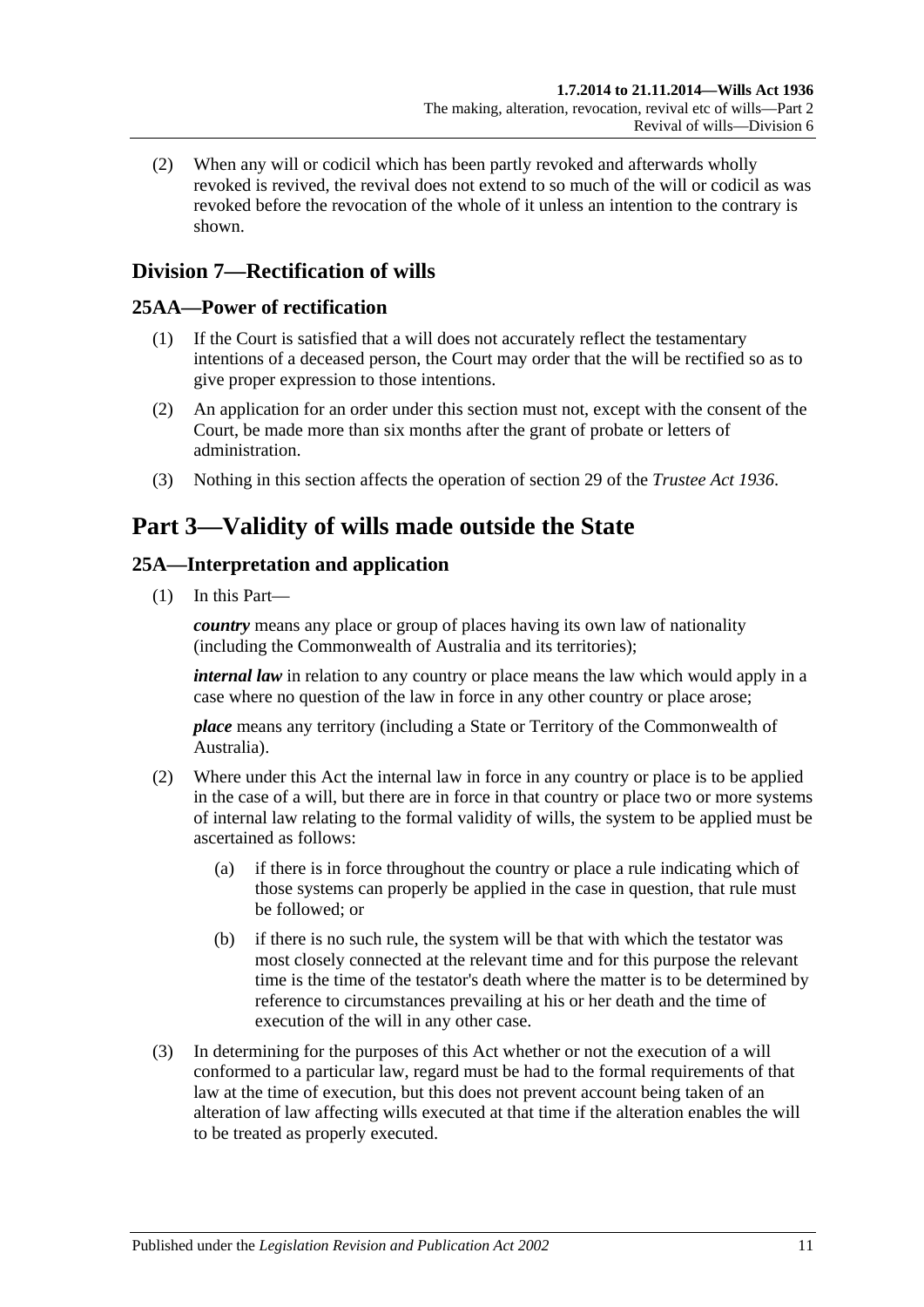- (4) This Part does not apply to a will of a testator who died before the commencement of the *[Wills Act Amendment Act](http://www.legislation.sa.gov.au/index.aspx?action=legref&type=act&legtitle=Wills%20Act%20Amendment%20Act%201966) 1966* and does apply to a will of a testator who dies after that commencement whether the will was executed before or after that commencement.
- (5) Where (whether in pursuance of this Act or not) a law in force outside the State falls to be applied in relation to a will, any requirement of that law whereby special formalities are to be observed by testators answering a particular description, or witnesses to the execution of a will are to possess certain qualifications, will be treated, notwithstanding any rule of that law to the contrary, as a formal requirement only.

# <span id="page-11-0"></span>**25B—General rule as to formal validity**

Notwithstanding any other provision of this Act, a will is to be treated as properly executed for all purposes if its execution conformed to the internal law in force in the place where it was executed, or in the place where, at the time of its execution or of the testator's death, he or she was domiciled or had his or her habitual residence, or in a country of which, at either of those times, he or she was a national.

## <span id="page-11-1"></span>**25C—Additional rules**

Without limiting the generality of [section](#page-11-0) 25B, the following wills are to be treated as properly executed for the purpose of being admitted in the State to probate:

- (a) a will executed on board a vessel or aircraft of any description, if the execution of the will conformed to the internal law in force in the place with which, having regard to its registration (if any) and other relevant circumstances, the vessel or aircraft may be taken to have been most closely connected;
- (b) a will so far as it disposes of immovable property if its execution conformed to the internal law in force in the country or place where the property was situated;
- (c) a will so far as it revokes a will which under this Act would be treated as properly executed or revokes a provision which under this Act would be treated as comprised in a properly executed will if the execution of the later will conformed to any law by reference to which the revoked will or provision would be so treated;
- (d) a will so far as it exercises a power or appointment if the execution of the will conformed to the law governing the essential validity of the power.

## <span id="page-11-2"></span>**25D—Validity of statutory wills made outside the State**

- (1) A statutory will made according to the law of the place where the deceased was resident at the time of execution will be regarded as a valid will of the deceased.
- (2) In this section—

*statutory will* means a will executed by virtue of a statutory provision on behalf of a person who, at the time of execution, lacked testamentary capacity.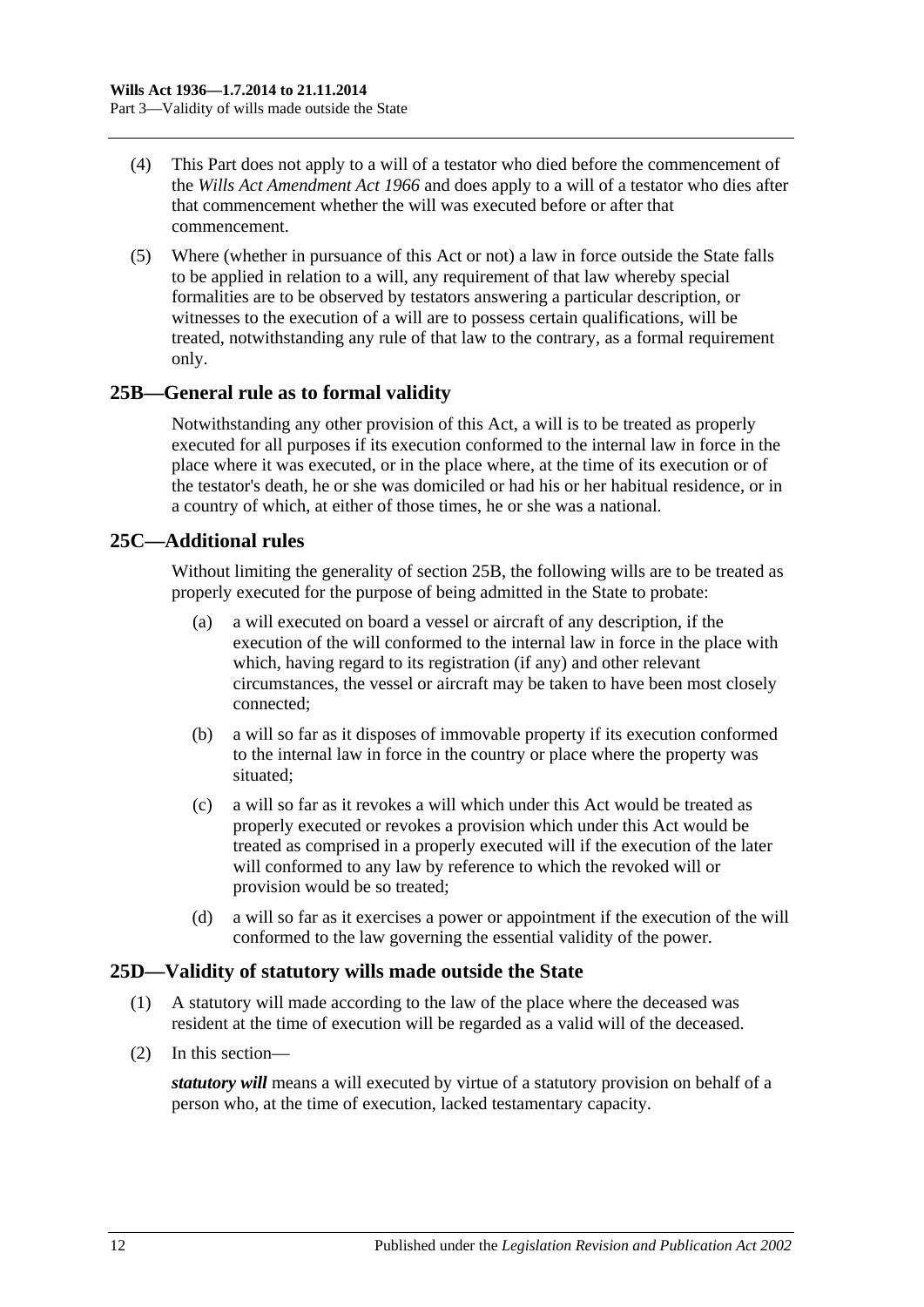# <span id="page-12-0"></span>**Part 4—Construction of wills**

#### <span id="page-12-1"></span>**26—When a devise not to be rendered inoperative etc**

No conveyance or other act made or done subsequently to the execution of a will of or relating to any real or personal estate comprised in the will except an act by which the will is revoked as aforesaid prevents the operation of the will with respect to such estate or interest in that real or personal estate as the testator had power to dispose of by will at the time of his or her death.

#### <span id="page-12-2"></span>**27—A will to speak from the death of the testator**

Every will is to be construed with reference to the real estate and personal estate comprised in it to speak and take effect as if it had been executed immediately before the death of the testator unless a contrary intention appears by the will.

#### <span id="page-12-3"></span>**28—What a residuary devise includes**

Unless a contrary intention appears by the will, any real estate or interest in real estate comprised or intended to be comprised in any devise in a will, which devise fails or is void by reason of the death of the devisee in the lifetime of the testator or by reason of the devise being contrary to law or otherwise incapable of taking effect, will be included in the residuary devise (if any) contained in the will.

#### <span id="page-12-4"></span>**29—What estates a general devise includes**

A devise of the land of the testator or of the land of the testator in any place or in the occupation of any person mentioned in his or her will or otherwise described in a general manner, and any other general devise which would describe a leasehold estate if the testator had no freehold estate which could be described by it, is to be construed to include the leasehold estates of the testator or his or her leasehold estates or any of them to which such description extends, as the case may be, as well as freehold estates, unless a contrary intention appears by the will.

## <span id="page-12-5"></span>**30—What property subject to a power of appointment a general gift includes**

- (1) A general devise of the real estate of the testator in any place or in the occupation of any person mentioned in the testator's will or otherwise described in a general manner is to be construed to include any real estate or any real estate to which the description extends (as the case may be) which the testator has power to appoint in any manner he or she may think proper and operates as an execution of that power unless a contrary intention appears by the will.
- (2) In like manner a bequest of the personal estate of the testator or any bequest of personal property described in a general manner is to be construed to include any personal estate or any personal estate to which the description extends (as the case may be) which the testator has power to appoint in any manner he or she may think proper and operates as an execution of that power unless a contrary intention appears by the will.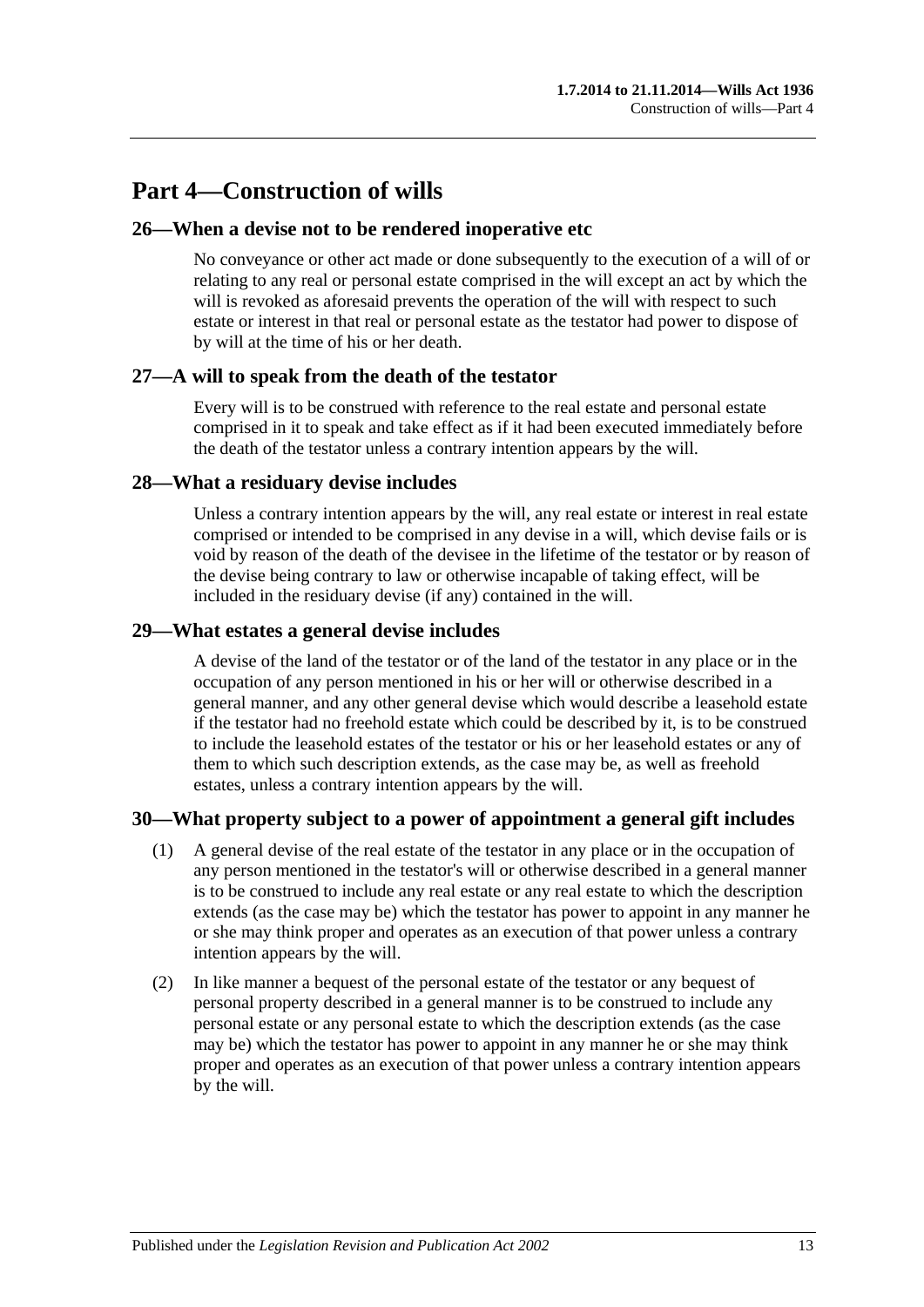#### <span id="page-13-0"></span>**31—How a devise without words of limitation is to be construed**

Where any real estate is devised to any person without any words of limitation, that devise is to be construed to pass the whole estate or interest (whether the fee simple or any other estate or interest), which the testator had power to dispose of by will in that real estate unless a contrary intention appears by the will.

## <span id="page-13-1"></span>**32—How the words "die without issue" or "die without leaving issue" are to be construed**

- <span id="page-13-5"></span>(1) In any devise or bequest of real or personal estate the words "die without issue" or "die without leaving issue" or "have no issue" or any other words which may import either a want or failure of issue of any person in his or her lifetime or at the time of his or her death, or an indefinite failure of his or her issue are to be construed to mean a want or failure of issue in the lifetime or at the time of death of that person and not an indefinite failure of his or her issue unless a contrary intention appears by the will by reason of that person having a prior estate tail or of a preceding gift being without any implication arising from such words a limitation of an estate tail to that person or issue or otherwise.
- (2) This section does not extend to cases where the words mentioned in [subsection](#page-13-5) (1) import if no issue described in a preceding gift is born or if there is no issue who lives to attain the age or otherwise answer the description required for obtaining a vested estate by a preceding gift to such issue.

#### <span id="page-13-2"></span>**33—No devise to trustees or executors etc operates to pass a chattel interest**

Where any real estate is devised to any trustee or executor that devise is to be construed to pass the whole estate or interest (whether the fee simple or any other estate or interest), which the testator had power to dispose of by will in that real estate unless a definite term of years absolute or determinable or an estate of freehold is thereby given to him or her expressly or by implication.

#### <span id="page-13-3"></span>**34—Trustees under an unlimited devise etc to take the fee**

Where any real estate is devised to a trustee without any express limitation of the estate to be taken by the trustee and the beneficial interest in the real estate or in the surplus rents and profits of the real estate is not given to any person for life or that beneficial interest is given to any person for life but the purposes of the trust may continue beyond the life of that person, that devise is to be construed to vest in the trustee the whole legal estate (whether the fee simple or any other estate) which the testator had power to dispose of by will in that real estate and not an estate determinable when the purposes of the trust are satisfied.

#### <span id="page-13-4"></span>**35—Devises of estates tail do not lapse**

Where any person to whom any real estate is devised for an estate tail or an estate in quasi entail, dies in the lifetime of the testator leaving issue who would be heritable under the entail and any such issue are living at the time of the death of the testator, the devise does not lapse but takes effect as if the death of that person had happened immediately after the death of the testator unless a contrary intention appears by the will.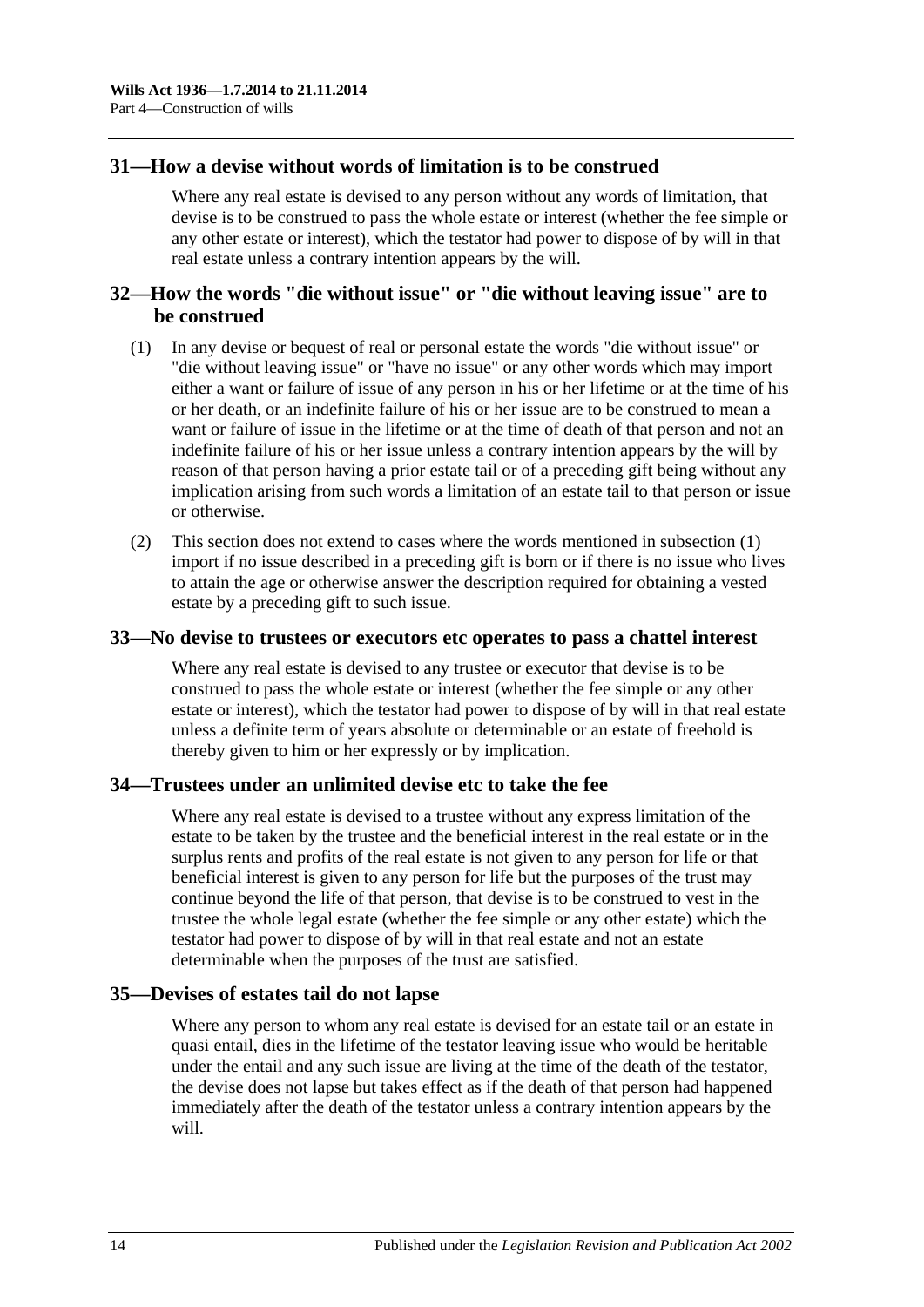# <span id="page-14-0"></span>**36—Gifts to children or other issue who leave issue living at the testator's death do not lapse**

Where any person being a child or other issue of the testator to whom any real or personal estate is devised or bequeathed for any estate or interest not determinable at or before the death of that person dies in the lifetime of the testator leaving issue and any such issue of that person is living at the time of the death of the testator, the devise or bequest does not lapse, but takes effect as if the death of that person had happened immediately after the death of the testator unless a contrary intention appears by the will.

# <span id="page-14-1"></span>**37—Validity of certain wills**

Nothing in [section](#page-7-0) 13, [14](#page-7-1) or [23](#page-9-2) invalidates any will or other testamentary instrument as regards personal estate which would have been valid if those sections had not been passed, except as that will or other testamentary instrument may be revoked or altered by any subsequent will or testamentary instrument made valid by those sections.

# <span id="page-14-2"></span>**38—References to valuations made or accepted for succession duty purposes etc to be construed, where appropriate, as references to valuations made by competent valuers**

Where a will refers expressly or by implication to a valuation made or accepted for the purpose of assessing succession duty or any other form of death duty, that reference is, if the valuation contemplated by the reference is not required under the law of this State or of any other place, to be construed as if it were a reference to a valuation made by a competent valuer.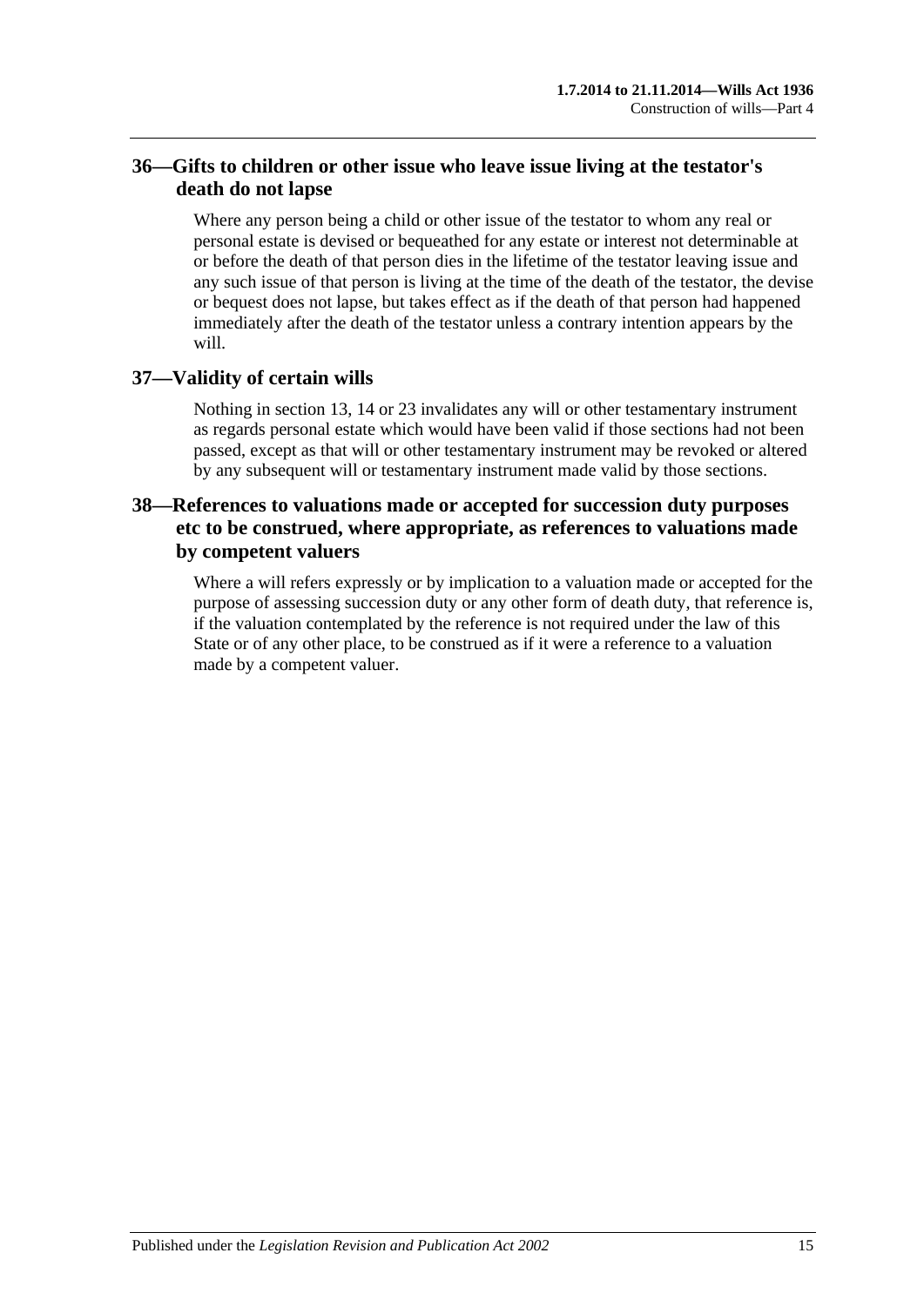# <span id="page-15-0"></span>**Legislative history**

# **Notes**

- Amendments of this version that are uncommenced are not incorporated into the text.
- Please note—References in the legislation to other legislation or instruments or to titles of bodies or offices are not automatically updated as part of the program for the revision and publication of legislation and therefore may be obsolete.
- Earlier versions of this Act (historical versions) are listed at the end of the legislative history.
- For further information relating to the Act and subordinate legislation made under the Act see the Index of South Australian Statutes or www.legislation.sa.gov.au.

# **Legislation repealed by principal Act**

The *Wills Act 1936* repealed the following:

*An Act for adopting a certain Act of Parliament intituled "An Act for the Amendment of the Laws with respect to Wills" in the administration of Justice in South Australia in like manner as other laws in England are applied therein (No. 16 of 1842)*

*An Act for the amendment of the laws with respect to wills (The Imperial Act 7 Will. 4 and 1 Vict., c. 26)*

*Wills Amendment Act 1862*

*An Act to amend the law with respect to wills (No. 620 of 1895)*

*Wills (Naval and Military Services) Amendment Act 1915*

# **Principal Act and amendments**

| New entries appear in bold. |  |  |  |  |  |
|-----------------------------|--|--|--|--|--|
|-----------------------------|--|--|--|--|--|

| Year | N <sub>0</sub> | Title                                             | Assent     | Commencement                               |
|------|----------------|---------------------------------------------------|------------|--------------------------------------------|
| 1936 | 2302           | Wills Act 1936                                    | 5.11.1936  | 1.6.1937 (Gazette 25.3.1937 p644)          |
| 1940 | -11            | Wills Act Amendment Act 1940                      | 26.9.1940  | 26.9.1940                                  |
| 1966 | -27            | Wills Act Amendment Act 1966                      | 17.3.1966  | 17.3.1966                                  |
| 1969 | -13            | Wills Act Amendment Act 1969                      | 27.2.1969  | 27.2.1969                                  |
| 1972 | -10            | Wills Act Amendment Act 1972                      | 23.3.1972  | 31.5.1973 (Gazette 31.5.1973 p2318)        |
| 1975 | 55             | Wills Act Amendment Act 1975                      | 17.4.1975  | 17.4.1975                                  |
| 1975 | 86             | Wills Act Amendment Act<br>$(No. 2)$ 1975         | 20.11.1975 | 29.1.1976 (Gazette 29.1.1976 p357)         |
| 1980 | 34             | Wills Act Amendment Act 1980                      | 17.4.1980  | $1.1.1980$ : s 2                           |
| 1990 | 54             | <i>Statute Law Revision Act</i><br>$(No. 2)$ 1990 | 22.11.1990 | Sch 3-18.2.1991 (Gazette 10.1.1991)<br>p30 |
| 1994 | -9             | Wills (Miscellaneous) Amendment<br>Act 1994       | 21.4.1994  | 1.7.1994 (Gazette 2.6.1994 p1522)          |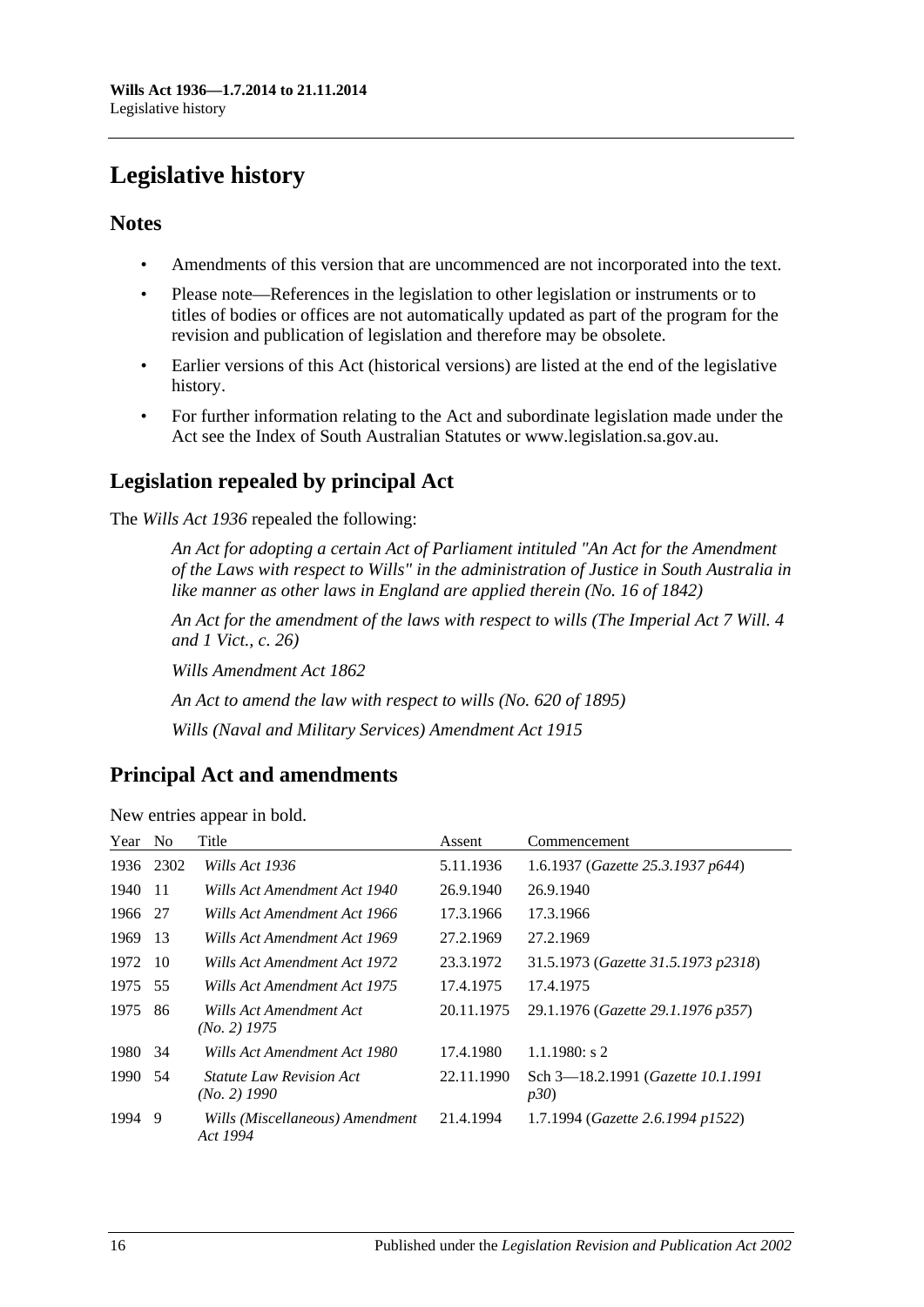| 2013 12 |      | <b>Advance Care Directives Act 2013</b>                                            | 18.4.2013  | Sch 1 (cl 31)-1.7.2014 ( <i>Gazette</i><br>6.2.2014p546                |
|---------|------|------------------------------------------------------------------------------------|------------|------------------------------------------------------------------------|
| 2012    | 46   | Wills (International Wills)<br>Amendment Act 2012                                  | 22.11.2012 | uncommenced                                                            |
| 2006    | 43   | <b>Statutes Amendment (Domestic</b><br>Partners) Act 2006                          | 14.12.2006 | Pt 93 (ss $223 - 225$ ) -1.6.2007 ( <i>Gazette</i><br>26.4.2007 p1352) |
| 2006    | 17   | <b>Statutes Amendment (New Rules of</b><br>Civil Procedure) Act 2006               | 6.7.2006   | Pt 80 (s 257)-4.9.2006 (Gazette<br>17.8.2006 p2831)                    |
| 2003    | 44   | <b>Statute Law Revision Act 2003</b>                                               | 23.10.2003 | Sch 1-24.11.2003 (Gazette 13.11.2003)<br>p4048)                        |
| 2000    | - 57 | <b>Statutes Amendment and Repeal</b><br>(Attorney-General's Portfolio)<br>Act 2000 | 20.7.2000  | Pt 15 (ss 30 & 31)—14.8.2000 ( <i>Gazette</i><br>10.8,2000 p444        |
| 1998 59 |      | <b>Statutes Amendment</b><br>(Attorney-General's Portfolio)<br>Act 1998            | 3.9.1998   | Pt 13 (s $22$ )-13.12.1998 ( <i>Gazette</i><br>3.12.1998 p1676)        |
| 1996 39 |      | Wills (Effect of Termination of<br>Marriage) Amendment Act 1996                    | 6.6.1996   | 5.8.1996 (Gazette 27.6.1996 p3104)                                     |
| 1996    | 36   | Wills (Wills for Persons Lacking<br>Testamentary Capacity) Amendment<br>Act 1996   | 2.5.1996   | 10.6.1996 (Gazette 23.5.1996 p2534)                                    |
|         |      |                                                                                    |            |                                                                        |

# **Provisions amended since 3 February 1976**

• Legislative history prior to 3 February 1976 appears in marginal notes and footnotes included in the consolidation of this Act contained in Volume 11 of The Public General Acts of South Australia 1837-1975 at page 564.

New entries appear in bold.

Entries that relate to provisions that have been deleted appear in italics.

| Provision      | How varied                                                                                | Commencement |
|----------------|-------------------------------------------------------------------------------------------|--------------|
| Long title     | amended by $44/2003$ s 3(1) (Sch 1)                                                       | 24.11.2003   |
| Pt1            |                                                                                           |              |
| s 1            | substituted by $54/1990$ s $3(1)$ (Sch 3)                                                 | 18.2.1991    |
| s <sub>2</sub> | deleted by $54/1990$ s $3(1)$ (Sch 3)                                                     | 18.2.1991    |
| s <sub>3</sub> | amended by 54/1990 s 3(1) (Sch 3)                                                         | 18.2.1991    |
| adult          | inserted by $9/1994$ s $3(a)$                                                             | 1.7.1994     |
| minor          | inserted by $9/1994$ s $3(b)$                                                             | 1.7.1994     |
| Pt 2           |                                                                                           |              |
| Pt 2 Div 1     | heading preceding s 4 deleted and Div 1 heading<br>inserted by $44/2003$ s 3(1) (Sch 1)   | 24.11.2003   |
| s <sub>4</sub> | amended by 54/1990 s 3(1) (Sch 3)                                                         | 18.2.1991    |
| Pt $2$ Div $2$ | heading preceding s 5 deleted and Div 2 heading<br>inserted by $44/2003$ s $3(1)$ (Sch 1) | 24.11.2003   |
| s <sub>5</sub> | amended by 54/1990 s 3(1) (Sch 3)                                                         | 18.2.1991    |
|                | substituted by 9/1994 s 4                                                                 | 1.7.1994     |
| s <sub>6</sub> | inserted by 9/1994 s 4                                                                    | 1.7.1994     |
| s 7            | inserted by $36/1996$ s 3                                                                 | 10.6.1996    |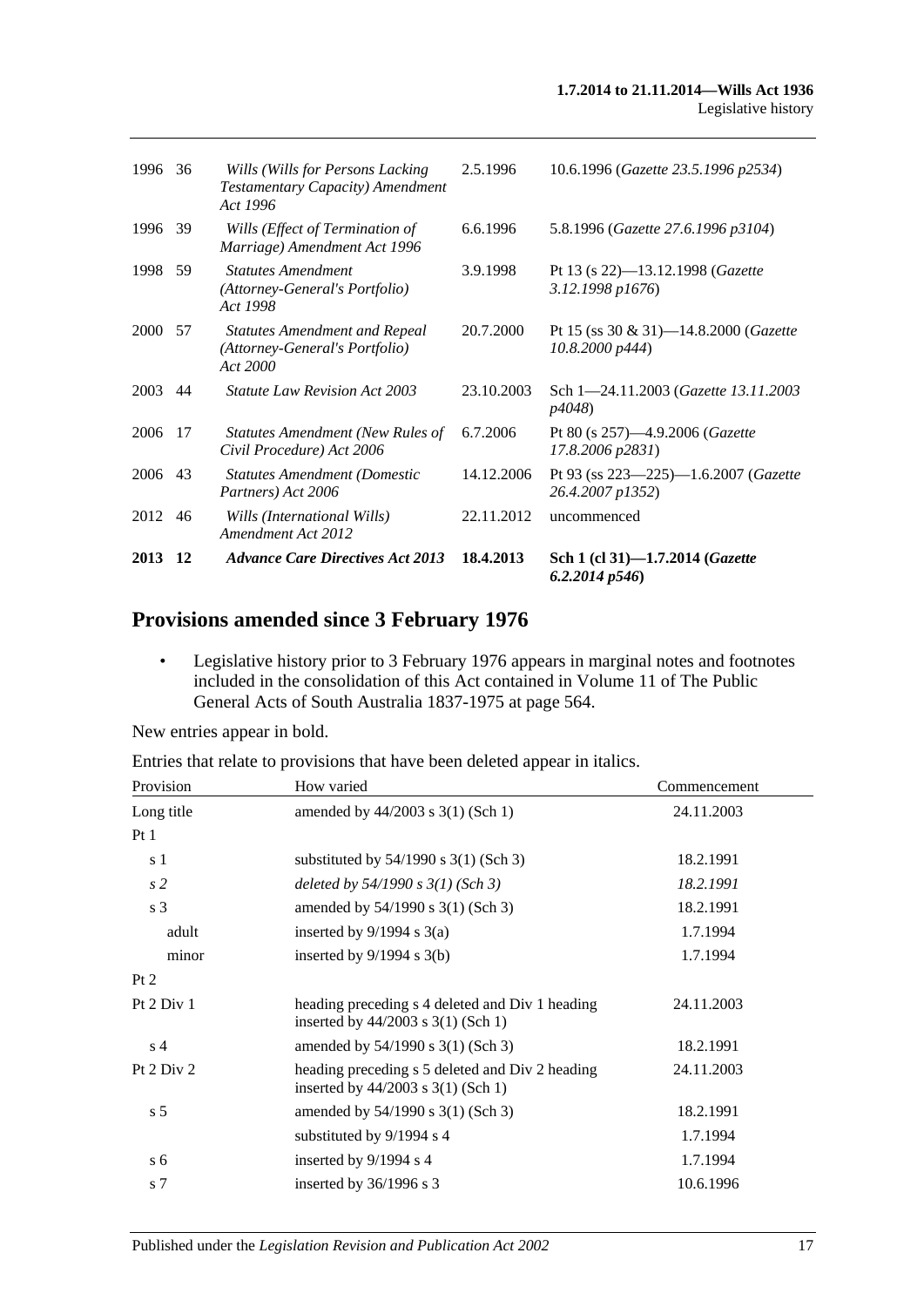#### **Wills Act 1936—1.7.2014 to 21.11.2014** Legislative history

| s(7(1)              | amended by 17/2006 s 257(1)                                                              | 4.9.2006   |
|---------------------|------------------------------------------------------------------------------------------|------------|
| $s \, 7(7)$         | amended by 17/2006 s 257(2)                                                              | 4.9.2006   |
|                     | amended by 12/2013 Sch 1 cl 31                                                           | 1.7.2014   |
| Pt 2 Div 3          | heading preceding s 8 deleted and Div 3 heading<br>inserted by 44/2003 s 3(1) (Sch 1)    | 24.11.2003 |
| s 7A                | inserted by 43/2006 s 223                                                                | 1.6.2007   |
| $\sqrt{s}$ 8        | amended by 54/1990 s 3(1) (Sch 3)                                                        | 18.2.1991  |
|                     | substituted by 9/1994 s 5                                                                | 1.7.1994   |
| s 9                 | amended by 54/1990 s 3(1) (Sch 3)                                                        | 18.2.1991  |
|                     | deleted by 9/1994 s 6                                                                    | 1.7.1994   |
| s 11                | amended by 54/1990 s 3(1) (Sch 3)                                                        | 18.2.1991  |
| s 12                |                                                                                          |            |
| 12(2)               | amended by 54/1990 s 3(1) (Sch 3)                                                        | 18.2.1991  |
|                     | substituted by 9/1994 s 7                                                                | 1.7.1994   |
|                     | substituted by 59/1998 s 22                                                              | 13.12.1998 |
|                     | substituted by 57/2000 s 30                                                              | 14.8.2000  |
| s 12(3)             | inserted by 9/1994 s 7                                                                   | 1.7.1994   |
|                     | substituted by 59/1998 s 22                                                              | 13.12.1998 |
|                     | substituted by 57/2000 s 30                                                              | 14.8.2000  |
| s $12(4)$ and $(5)$ | inserted by 9/1994 s 7                                                                   | 1.7.1994   |
| ss 13 and 14        | amended by 54/1990 s 3(1) (Sch 3)                                                        | 18.2.1991  |
| s <sub>15</sub>     | deleted by $54/1990 s 3(1)$ (Sch 3)                                                      | 18.2.1991  |
| s 16                | amended by 54/1990 s 3(1) (Sch 3)                                                        | 18.2.1991  |
| s 17                | s 17(1) amended and redesignated as s 17 by<br>54/1990 s 3(1) (Sch 3)                    | 18.2.1991  |
|                     | amended by 43/2006 s 224                                                                 | 1.6.2007   |
| s 18                | amended by 54/1990 s 3(1) (Sch 3)                                                        | 18.2.1991  |
|                     | amended by 43/2006 s 225                                                                 | 1.6.2007   |
| s 19                | amended by 54/1990 s 3(1) (Sch 3)                                                        | 18.2.1991  |
| Pt 2 Div 4          | heading preceding s 20 deleted and Div 4<br>heading inserted by $44/2003$ s 3(1) (Sch 1) | 24.11.2003 |
| s 20                | amended by 54/1990 s 3(1) (Sch 3)                                                        | 18.2.1991  |
| s20A                | inserted by 39/1996 s 3                                                                  | 5.8.1996   |
| s 21                | amended by 54/1990 s 3(1) (Sch 3)                                                        | 18.2.1991  |
| s 22                | amended by 54/1990 s 3(1) (Sch 3)                                                        | 18.2.1991  |
|                     | amended by 39/1996 s 4                                                                   | 5.8.1996   |
|                     | amended by 57/2000 s 31                                                                  | 14.8.2000  |
| s 23                | amended by 54/1990 s 3(1) (Sch 3)                                                        | 18.2.1991  |
| Pt 2 Div 5          | heading preceding s 24 deleted and Div 5<br>heading inserted by $44/2003$ s 3(1) (Sch 1) | 24.11.2003 |
| s24                 | amended by 54/1990 s 3(1) (Sch 3)                                                        | 18.2.1991  |
| Pt 2 Div 6          | heading preceding s 25 deleted and Div 6<br>heading inserted by $44/2003$ s 3(1) (Sch 1) | 24.11.2003 |
| s 25                | amended by 54/1990 s 3(1) (Sch 3)                                                        | 18.2.1991  |